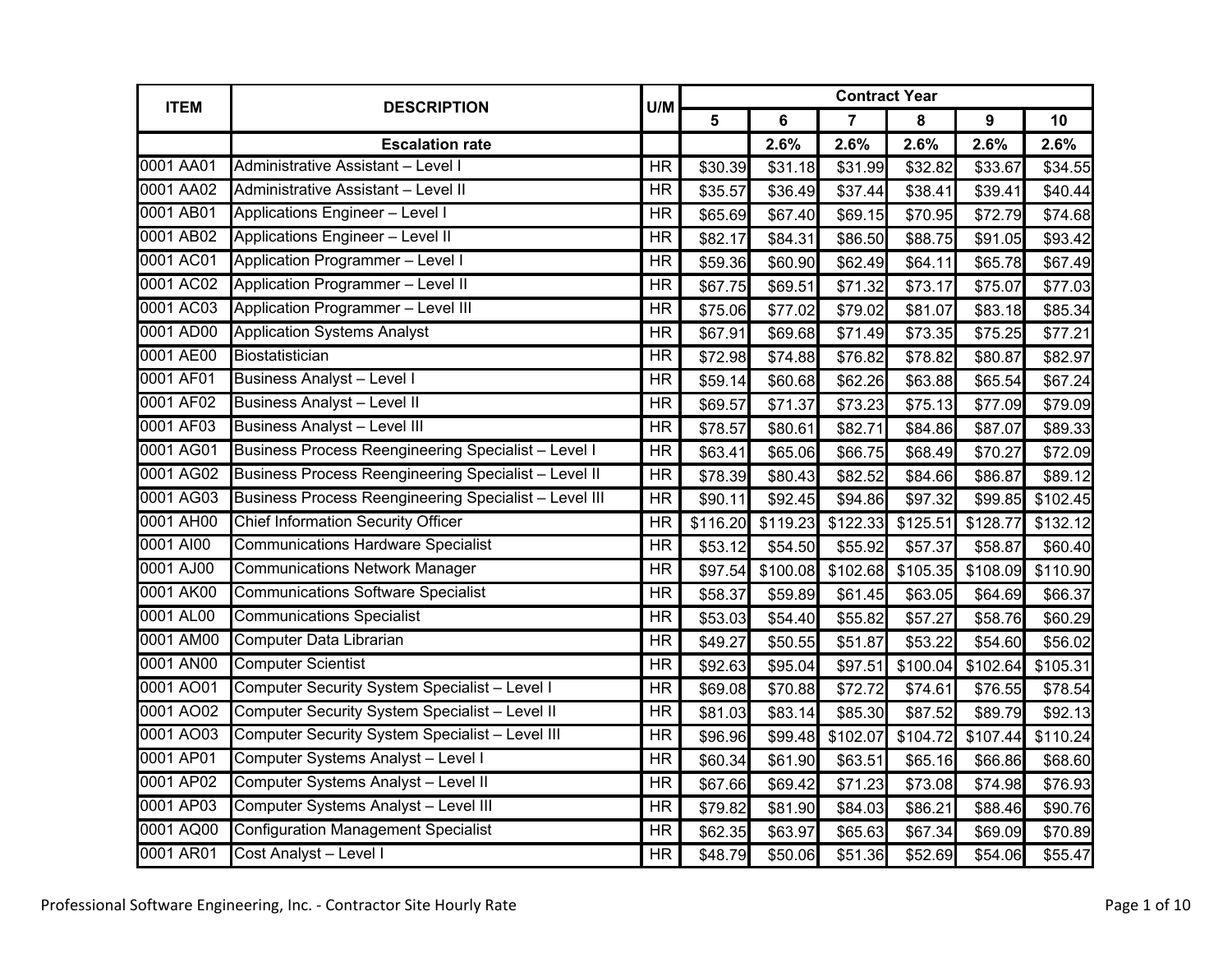|           | <b>ITEM</b><br><b>DESCRIPTION</b>             | U/M                      | <b>Contract Year</b> |         |                |         |         |         |  |
|-----------|-----------------------------------------------|--------------------------|----------------------|---------|----------------|---------|---------|---------|--|
|           |                                               |                          | 5                    | 6       | $\overline{7}$ | 8       | 9       | 10      |  |
| 0001 AR02 | Cost Analyst - Level II                       | <b>HR</b>                | \$56.22              | \$57.68 | \$59.18        | \$60.72 | \$62.29 | \$63.91 |  |
| 0001 AS00 | Data Entry Clerk                              | <b>HR</b>                | \$23.88              | \$24.50 | \$25.14        | \$25.79 | \$26.46 | \$27.15 |  |
| 0001 AT00 | <b>Data Security Specialist</b>               | <b>HR</b>                | \$75.80              | \$77.77 | \$79.79        | \$81.87 | \$83.99 | \$86.18 |  |
| 0001 AU00 | <b>Data Standardization Specialist</b>        | <b>HR</b>                | \$56.83              | \$58.31 | \$59.82        | \$61.38 | \$62.98 | \$64.61 |  |
| 0001 AV00 | Database Administrator                        | <b>HR</b>                | \$73.87              | \$75.79 | \$77.76        | \$79.78 | \$81.85 | \$83.98 |  |
| 0001 AW01 | Database Management Specialist - Level I      | <b>HR</b>                | \$59.80              | \$61.36 | \$62.95        | \$64.59 | \$66.27 | \$67.99 |  |
| 0001 AW02 | Database Management Specialist - Level II     | <b>HR</b>                | \$72.15              | \$74.03 | \$75.96        | \$77.93 | \$79.96 | \$82.03 |  |
| 0001 AW03 | Database Management Specialist - Level III    | <b>HR</b>                | \$82.26              | \$84.40 | \$86.60        | \$88.85 | \$91.16 | \$93.53 |  |
| 0001 AX01 | Database Specialist - Level I                 | <b>HR</b>                | \$53.99              | \$55.39 | \$56.83        | \$58.31 | \$59.82 | \$61.38 |  |
| 0001 AX02 | Database Specialist - Level II                | $\overline{\mathsf{HR}}$ | \$65.19              | \$66.89 | \$68.63        | \$70.41 | \$72.24 | \$74.12 |  |
| 0001 AX03 | Database Specialist - Level III               | <b>HR</b>                | \$74.40              | \$76.34 | \$78.32        | \$80.36 | \$82.45 | \$84.59 |  |
| 0001 AY00 | Data Warehousing Administrator                | <b>HR</b>                | \$63.62              | \$65.28 | \$66.97        | \$68.71 | \$70.50 | \$72.33 |  |
| 0001 AZ00 | Data Warehouse Analyst                        | $\overline{\mathsf{HR}}$ | \$68.29              | \$70.07 | \$71.89        | \$73.76 | \$75.68 | \$77.64 |  |
| 0001 BA00 | Data Warehouse Programmer                     | <b>HR</b>                | \$71.45              | \$73.31 | \$75.22        | \$77.17 | \$79.18 | \$81.24 |  |
| 0001 BB00 | <b>Disaster Recovery Specialist</b>           | <b>HR</b>                | \$82.03              | \$84.16 | \$86.35        | \$88.59 | \$90.90 | \$93.26 |  |
| 0001 BC01 | Document Control Specialist - Level I         | $\overline{\mathsf{HR}}$ | \$32.04              | \$32.88 | \$33.73        | \$34.61 | \$35.51 | \$36.43 |  |
| 0001 BC02 | Document Control Specialist - Level II        | <b>HR</b>                | \$34.98              | \$35.89 | \$36.83        | \$37.78 | \$38.77 | \$39.77 |  |
| 0001 BC03 | Document Control Specialist - Level III       | <b>HR</b>                | \$39.01              | \$40.03 | \$41.07        | \$42.13 | \$43.23 | \$44.35 |  |
| 0001 BD01 | Document Support Specialist - Level I         | $\overline{\mathsf{HR}}$ | \$27.25              | \$27.96 | \$28.69        | \$29.43 | \$30.20 | \$30.98 |  |
| 0001 BD02 | Document Support Specialist - Level II        |                          | \$30.35              | \$31.14 | \$31.95        | \$32.78 | \$33.63 | \$34.51 |  |
| 0001 BE00 | <b>Duplicating Machine Operator</b>           | <b>HR</b>                | \$25.57              | \$26.24 | \$26.92        | \$27.62 | \$28.34 | \$29.08 |  |
| 0001 BF00 | Electronic Data Interchange (EDI) Specialist  | $\overline{\mathsf{HR}}$ | \$63.06              | \$64.70 | \$66.38        | \$68.11 | \$69.88 | \$71.70 |  |
| 0001 BG00 | <b>Electronic Meeting Technographer</b>       | <b>HR</b>                | \$57.36              | \$58.85 | \$60.38        | \$61.95 | \$63.56 | \$65.21 |  |
| 0001 BH00 | Enterprise Resource Planning (ERP) Specialist | <b>HR</b>                | \$71.64              | \$73.51 | \$75.42        | \$77.38 | \$79.39 | \$81.45 |  |
| 0001 BI00 | Facilitator                                   | <b>HR</b>                | \$59.14              | \$60.68 | \$62.26        | \$63.88 | \$65.54 | \$67.24 |  |
| 0001 BJ00 | Financial Analyst - IT                        | <b>HR</b>                | \$67.37              | \$69.12 | \$70.92        | \$72.77 | \$74.66 | \$76.60 |  |
| 0001 BK01 | <b>Functional Analyst - Level I</b>           | <b>HR</b>                | \$60.34              | \$61.90 | \$63.51        | \$65.16 | \$66.86 | \$68.60 |  |
| 0001 BK02 | Functional Analyst - Level II                 | <b>HR</b>                | \$72.96              | \$74.86 | \$76.80        | \$78.80 | \$80.85 | \$82.95 |  |
| 0001 BL01 | <b>General Clerk - Level I</b>                | <b>HR</b>                | \$24.71              | \$25.35 | \$26.01        | \$26.69 | \$27.38 | \$28.09 |  |
| 0001 BL02 | General Clerk - Level II                      | <b>HR</b>                | \$29.29              | \$30.05 | \$30.83        | \$31.63 | \$32.45 | \$33.30 |  |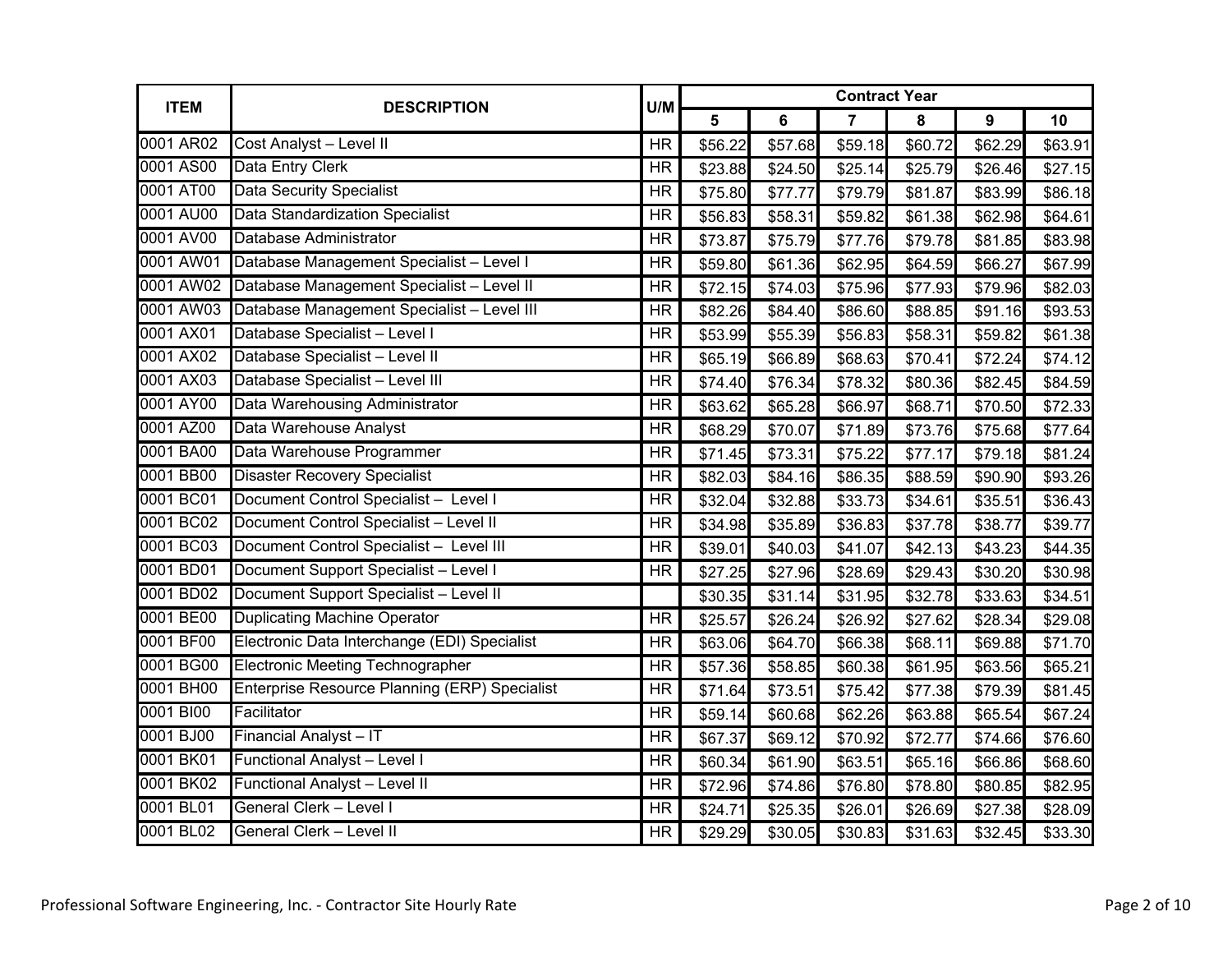|           | <b>ITEM</b><br>U/M<br><b>DESCRIPTION</b>       |                          | <b>Contract Year</b> |          |                |          |          |          |  |  |
|-----------|------------------------------------------------|--------------------------|----------------------|----------|----------------|----------|----------|----------|--|--|
|           |                                                |                          | 5                    | 6        | $\overline{7}$ | 8        | 9        | 10       |  |  |
| 0001 BL03 | <b>General Clerk - Level III</b>               | <b>HR</b>                | \$33.34              | \$34.21  | \$35.10        | \$36.01  | \$36.95  | \$37.91  |  |  |
| 0001 BM00 | Geographic Information System (GIS) Specialist | <b>HR</b>                | \$52.40              | \$53.76  | \$55.16        | \$56.59  | \$58.06  | \$59.57  |  |  |
| 0001 BN00 | <b>Graphical User Interface Designer</b>       | <b>HR</b>                | \$67.61              | \$69.37  | \$71.17        | \$73.02  | \$74.92  | \$76.87  |  |  |
| 0001 BO00 | <b>Graphics Specialist</b>                     | <b>HR</b>                | \$47.74              | \$48.98  | \$50.26        | \$51.56  | \$52.90  | \$54.28  |  |  |
| 0001 BP00 | Hardware Draftsman                             | <b>HR</b>                | \$51.32              | \$52.65  | \$54.02        | \$55.43  | \$56.87  | \$58.35  |  |  |
| 0001 BQ01 | Hardware Installation Technician - Level I     | <b>HR</b>                | \$51.13              | \$52.46  | \$53.83        | \$55.23  | \$56.66  | \$58.14  |  |  |
| 0001 BQ02 | Hardware Installation Technician - Level II    | <b>HR</b>                | \$58.67              | \$60.20  | \$61.76        | \$63.37  | \$65.01  | \$66.70  |  |  |
| 0001 BR00 | Hardware Specialist - Information Technology   | <b>HR</b>                | \$44.39              | \$45.54  | \$46.72        | \$47.94  | \$49.18  | \$50.46  |  |  |
| 0001 BS00 | <b>Help Desk Manager</b>                       | <b>HR</b>                | \$66.12              | \$67.84  | \$69.61        | \$71.42  | \$73.27  | \$75.18  |  |  |
| 0001 BT00 | <b>Help Desk Specialist</b>                    | <b>HR</b>                | \$47.38              | \$48.61  | \$49.87        | \$51.17  | \$52.50  | \$53.86  |  |  |
| 0001 BU01 | Imaging Specialist/Technician - Level I        | <b>HR</b>                | \$25.47              | \$26.14  | \$26.82        | \$27.51  | \$28.23  | \$28.96  |  |  |
| 0001 BU02 | Imaging Specialist/Technician - Level II       | <b>HR</b>                | \$34.83              | \$35.74  | \$36.67        | \$37.62  | \$38.60  | \$39.60  |  |  |
| 0001 BU03 | Imaging Specialist/Technician - Level III      | <b>HR</b>                | \$48.11              | \$49.36  | \$50.64        | \$51.96  | \$53.31  | \$54.70  |  |  |
| 0001 BV00 | Informatic Specialist/Bioinformatician         | <b>HR</b>                | \$89.38              | \$91.71  | \$94.09        | \$96.54  | \$99.05  | \$101.62 |  |  |
| 0001 BW01 | Information Engineer - Level I                 | <b>HR</b>                | \$72.30              | \$74.18  | \$76.11        | \$78.09  | \$80.12  | \$82.20  |  |  |
| 0001 BW02 | Information Engineer - Level II                | $\overline{\mathsf{HR}}$ | \$87.05              | \$89.31  | \$91.63        | \$94.02  | \$96.46  | \$98.97  |  |  |
| 0001 BX00 | Information Resource Management Analyst        | <b>HR</b>                | \$82.87              | \$85.02  | \$87.23        | \$89.50  | \$91.83  | \$94.22  |  |  |
| 0001 BY00 | <b>Information Systems Training Specialist</b> | <b>HR</b>                | \$65.35              | \$67.05  | \$68.79        | \$70.58  | \$72.42  | \$74.30  |  |  |
| 0001 BZ00 | <b>IT Policy/Legislative Specialist</b>        | <b>HR</b>                | \$89.83              | \$92.17  | \$94.56        | \$97.02  | \$99.54  | \$102.13 |  |  |
| 0001 CA00 | IT Strategic/Capital Planner                   | <b>HR</b>                | \$123.80             | \$127.02 | \$130.32       | \$133.71 | \$137.18 | \$140.75 |  |  |
| 0001 CB00 | Knowledge Management Specialist                | <b>HR</b>                | \$85.31              | \$87.52  | \$89.80        | \$92.14  | \$94.53  | \$96.99  |  |  |
| 0001 CC00 | Librarian                                      | $\overline{\mathsf{HR}}$ | \$47.69              | \$48.93  | \$50.20        | \$51.51  | \$52.85  | \$54.22  |  |  |
| 0001 CD00 | Librarian Technician                           | <b>HR</b>                | \$33.94              | \$34.82  | \$35.73        | \$36.66  | \$37.61  | \$38.59  |  |  |
| 0001 CE00 | Medical Billing/Account Management Specialist  | <b>HR</b>                | \$65.15              | \$66.84  | \$68.58        | \$70.37  | \$72.20  | \$74.07  |  |  |
| 0001 CF00 | <b>Modeling and Simulation Specialist</b>      | <b>HR</b>                | \$94.22              | \$96.67  | \$99.19        | \$101.77 | \$104.41 | \$107.13 |  |  |
| 0001 CG00 | <b>Network Administrator</b>                   | <b>HR</b>                | \$74.31              | \$76.24  | \$78.22        | \$80.25  | \$82.34  | \$84.48  |  |  |
| 0001 CH00 | <b>Network Draftsman</b>                       | $\overline{\mathsf{HR}}$ | \$50.01              | \$51.31  | \$52.65        | \$54.02  | \$55.42  | \$56.86  |  |  |
| 0001 CI01 | Network Installation Technician - Level I      | <b>HR</b>                | \$53.12              | \$54.50  | \$55.92        | \$57.37  | \$58.87  | \$60.40  |  |  |
| 0001 CI02 | Network Installation Technician - Level II     | <b>HR</b>                | \$64.18              | \$65.85  | \$67.57        | \$69.32  | \$71.12  | \$72.97  |  |  |
| 0001 CJ00 | <b>Network Support Technician</b>              | <b>HR</b>                | \$49.10              | \$50.37  | \$51.68        | \$53.03  | \$54.41  | \$55.82  |  |  |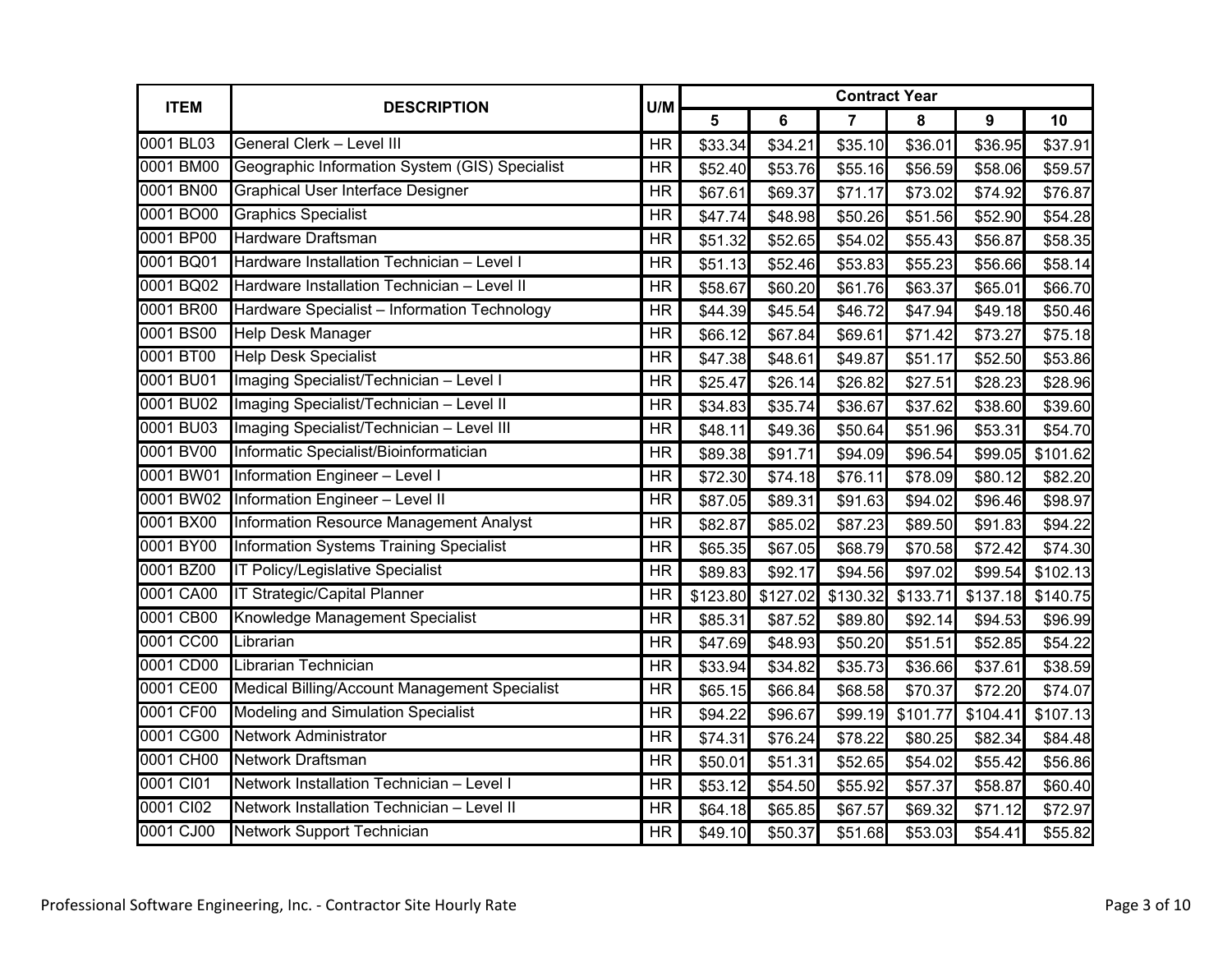|           | <b>ITEM</b><br>U/M<br><b>DESCRIPTION</b> |           | <b>Contract Year</b> |          |                |          |          |          |  |  |
|-----------|------------------------------------------|-----------|----------------------|----------|----------------|----------|----------|----------|--|--|
|           |                                          |           | 5                    | 6        | $\overline{7}$ | 8        | 9        | 10       |  |  |
| 0001 CK00 | <b>Operations Manager</b>                | <b>HR</b> | \$101.01             | \$103.64 | \$106.33       | \$109.10 | \$111.93 | \$114.84 |  |  |
| 0001 CL00 | <b>Procurement Product Specialist</b>    | <b>HR</b> | \$59.95              | \$61.51  | \$63.11        | \$64.75  | \$66.44  | \$68.16  |  |  |
| 0001 CM00 | <b>Program Administration Specialist</b> | <b>HR</b> | \$50.15              | \$51.45  | \$52.79        | \$54.16  | \$55.57  | \$57.02  |  |  |
| 0001 CN00 | <b>Program Analyst</b>                   | <b>HR</b> | \$64.29              | \$65.96  | \$67.68        | \$69.44  | \$71.24  | \$73.09  |  |  |
| 0001 CO00 | <b>Program Manager</b>                   | <b>HR</b> | \$97.27              | \$99.80  | \$102.39       | \$105.05 | \$107.79 | \$110.59 |  |  |
| 0001 CP00 | <b>Project Control Specialist</b>        | <b>HR</b> | \$59.91              | \$61.47  | \$63.07        | \$64.70  | \$66.39  | \$68.11  |  |  |
| 0001 CQ00 | <b>Project Leader</b>                    | <b>HR</b> | \$79.17              | \$81.23  | \$83.34        | \$85.51  | \$87.73  | \$90.01  |  |  |
| 0001 CR01 | Project Manager - Level I                | <b>HR</b> | \$72.05              | \$73.93  | \$75.85        | \$77.82  | \$79.84  | \$81.92  |  |  |
| 0001 CR02 | Project Manager - Level II               | <b>HR</b> | \$89.05              | \$91.37  | \$93.74        | \$96.18  | \$98.68  | \$101.24 |  |  |
| 0001 CR03 | Project Manager - Level III              | <b>HR</b> | \$96.25              | \$98.75  | \$101.32       | \$103.95 | \$106.66 | \$109.43 |  |  |
| 0001 CS00 | <b>Public Health Analyst</b>             | <b>HR</b> | \$59.88              | \$61.44  | \$63.04        | \$64.68  | \$66.36  | \$68.08  |  |  |
| 0001 CT00 | <b>Quality Assurance Analyst</b>         | <b>HR</b> | \$50.38              | \$51.69  | \$53.03        | \$54.41  | \$55.82  | \$57.27  |  |  |
| 0001 CU00 | <b>Quality Assurance Manager</b>         | <b>HR</b> | \$83.65              | \$85.83  | \$88.06        | \$90.35  | \$92.70  | \$95.11  |  |  |
| 0001 CV00 | <b>Quality Assurance Specialist</b>      | <b>HR</b> | \$71.10              | \$72.95  | \$74.84        | \$76.79  | \$78.79  | \$80.84  |  |  |
| 0001 CW00 | <b>Records Management Specialist</b>     | <b>HR</b> | \$49.27              | \$50.55  | \$51.87        | \$53.22  | \$54.60  | \$56.02  |  |  |
| 0001 CX00 | <b>Scanner Operator</b>                  | <b>HR</b> | \$32.48              | \$33.33  | \$34.19        | \$35.08  | \$36.00  | \$36.93  |  |  |
| 0001 CY00 | Scientific Data Analyst                  | <b>HR</b> | \$64.73              | \$66.42  | \$68.14        | \$69.91  | \$71.73  | \$73.60  |  |  |
| 0001 CZ01 | Subject Matter Expert - Level I          | <b>HR</b> | \$90.77              | \$93.13  | \$95.55        | \$98.03  | \$100.58 | \$103.20 |  |  |
| 0001 CZ02 | Subject Matter Expert - Level II         | <b>HR</b> | \$103.92             | \$106.62 | \$109.39       | \$112.24 | \$115.16 | \$118.15 |  |  |
| 0001 CZ03 | Subject Matter Expert - Level III        | <b>HR</b> | \$118.99             | \$122.08 | \$125.26       | \$128.51 | \$131.86 | \$135.28 |  |  |
| 0001 DA01 | System Administrator - Level I           | <b>HR</b> | \$57.76              | \$59.27  | \$60.81        | \$62.39  | \$64.01  | \$65.67  |  |  |
| 0001 DA02 | System Administrator - Level II          | <b>HR</b> | \$65.72              | \$67.43  | \$69.18        | \$70.98  | \$72.82  | \$74.72  |  |  |
| 0001 DA03 | System Administrator - Level III         | <b>HR</b> | \$75.07              | \$77.02  | \$79.02        | \$81.08  | \$83.19  | \$85.35  |  |  |
| 0001 DB01 | Systems Architect - Level I              | <b>HR</b> | \$79.32              | \$81.38  | \$83.50        | \$85.67  | \$87.90  | \$90.18  |  |  |
| 0001 DB02 | Systems Architect - Level II             | <b>HR</b> | \$92.63              | \$95.04  | \$97.51        | \$100.04 | \$102.64 | \$105.31 |  |  |
| 0001 DC01 | Systems Engineer - Level I               | <b>HR</b> | \$65.29              | \$66.99  | \$68.73        | \$70.52  | \$72.35  | \$74.24  |  |  |
| 0001 DC02 | Systems Engineer - Level II              | <b>HR</b> | \$78.78              | \$80.82  | \$82.93        | \$85.08  | \$87.29  | \$89.56  |  |  |
| 0001 DC03 | Systems Engineer - Level III             | <b>HR</b> | \$95.14              | \$97.61  | \$100.15       | \$102.75 | \$105.43 | \$108.17 |  |  |
| 0001 DD00 | <b>System Operator</b>                   | <b>HR</b> | \$36.43              | \$37.38  | \$38.35        | \$39.35  | \$40.37  | \$41.42  |  |  |
| 0001 DE00 | <b>System Programmer</b>                 | <b>HR</b> | \$69.70              | \$71.51  | \$73.37        | \$75.27  | \$77.23  | \$79.24  |  |  |